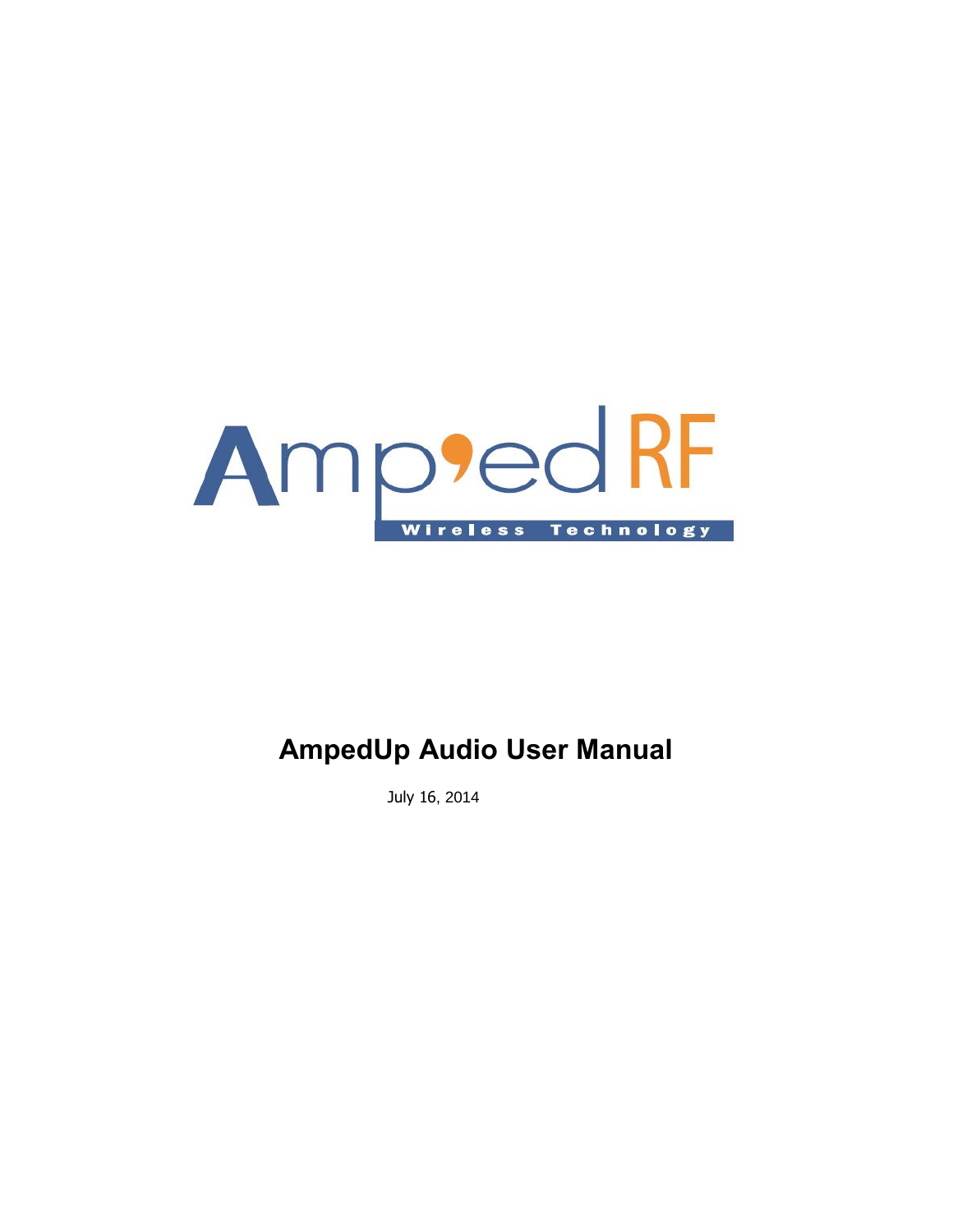

# **TABLE OF CONTENTS**

| 1            |       |  |  |  |
|--------------|-------|--|--|--|
| $\mathbf{2}$ |       |  |  |  |
| 2.1          |       |  |  |  |
|              | 2.1.1 |  |  |  |
|              | 2.1.2 |  |  |  |
|              |       |  |  |  |
|              | 2.2.1 |  |  |  |
|              | 2.2.2 |  |  |  |
| 3            |       |  |  |  |
| 3.1          |       |  |  |  |
|              | 3.1.1 |  |  |  |
|              | 3.1.2 |  |  |  |
|              |       |  |  |  |
|              | 3.2.1 |  |  |  |
|              | 3.2.2 |  |  |  |
|              |       |  |  |  |
|              | 3.3.1 |  |  |  |
|              | 3.3.2 |  |  |  |
|              |       |  |  |  |
|              | 3.4.1 |  |  |  |
|              | 3.4.2 |  |  |  |
|              |       |  |  |  |
|              | 3.5.1 |  |  |  |
|              | 3.5.2 |  |  |  |
|              |       |  |  |  |
|              | 3.6.1 |  |  |  |
|              | 3.6.2 |  |  |  |
| 3.7          |       |  |  |  |
|              | 3.7.1 |  |  |  |
|              | 3.7.2 |  |  |  |
| 4            |       |  |  |  |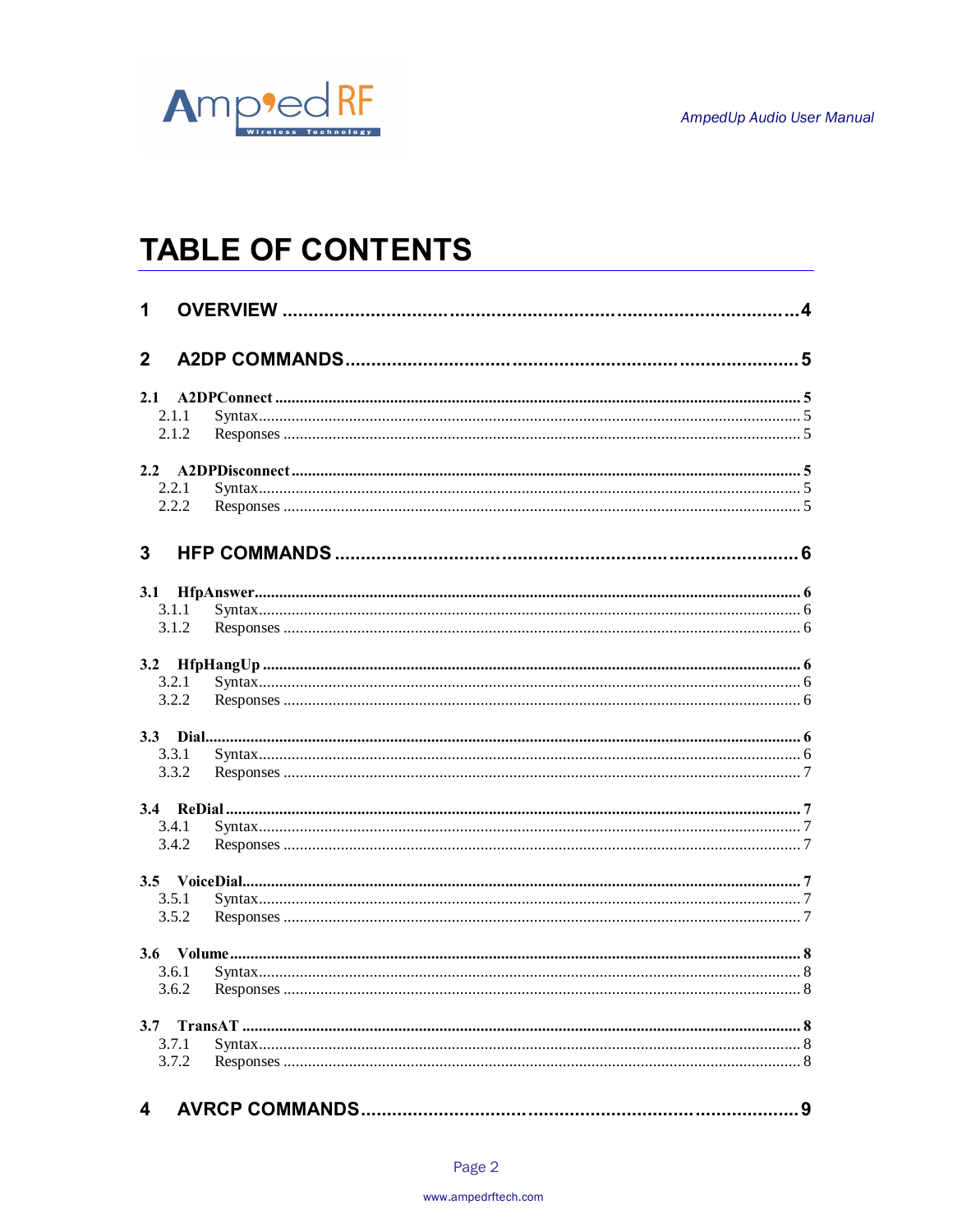

#### AmpedUp Audio User Manual

| 4.1.1 |  |
|-------|--|
| 4.1.2 |  |
|       |  |
| 4.2.1 |  |
| 4.2.2 |  |
|       |  |
| 4.3.1 |  |
| 4.3.2 |  |
|       |  |
| 4.4.1 |  |
| 4.4.2 |  |
|       |  |
| 4.5.1 |  |
| 4.5.2 |  |
|       |  |
| 4.6.1 |  |
| 4.6.2 |  |
|       |  |
| 4.7.1 |  |
| 4.7.2 |  |
|       |  |
| 4.8.1 |  |
| 4.8.2 |  |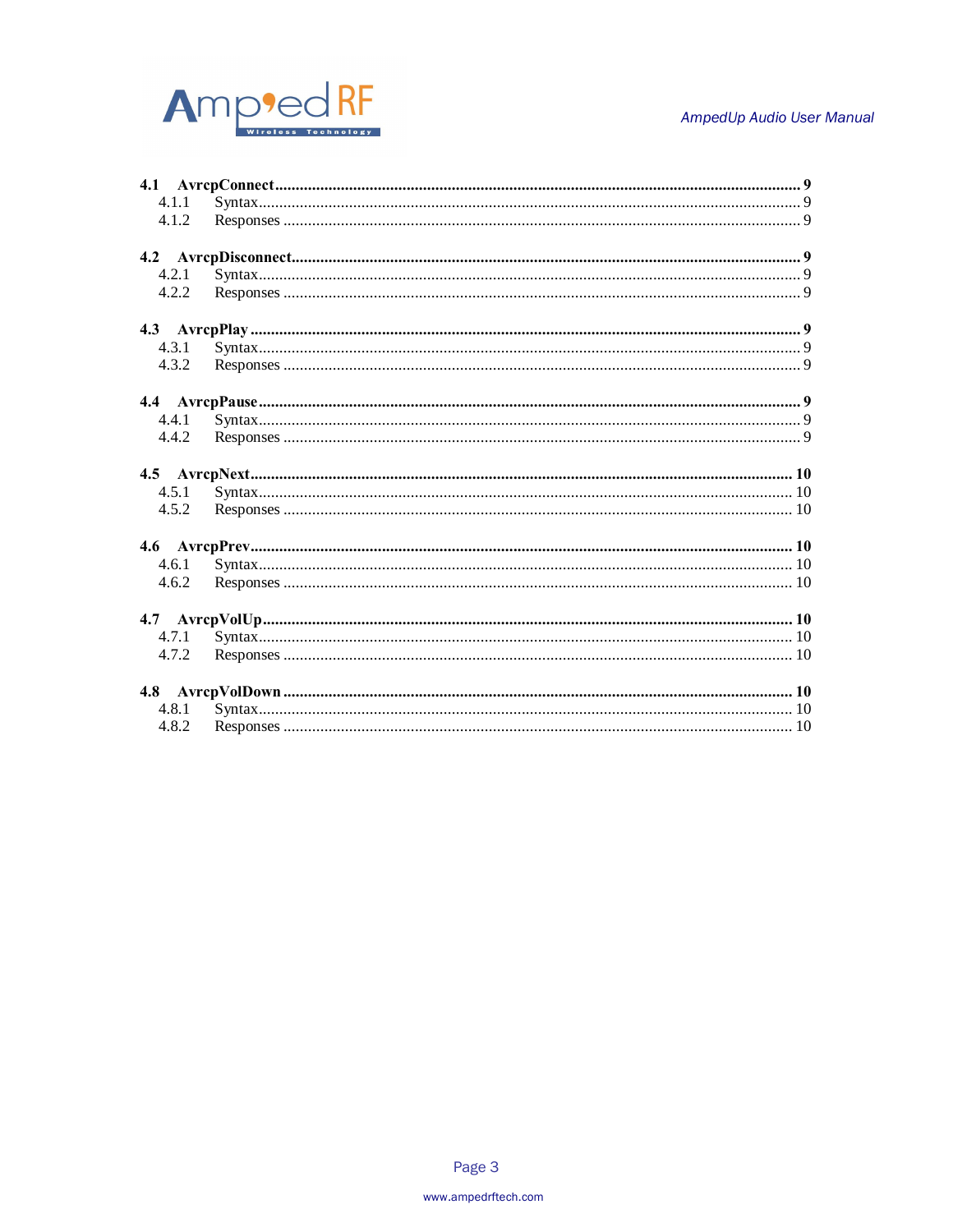

# **1 Overview**

Sonic ART is our proprietary Bluetooth audio enhancement software suite. Providing excellent performance and efficiency, it suitable for a wide range of wireless audio applications. Sonic ART can support A2DP, HFP, and AVRCP Profiles simultaneously.

The Amp@d RF Bluetooth Audio Evaluation Kit integrates the BT43H Bluetooth module and a high performance audio CODEC chip, the WM8904, from Wolfson.

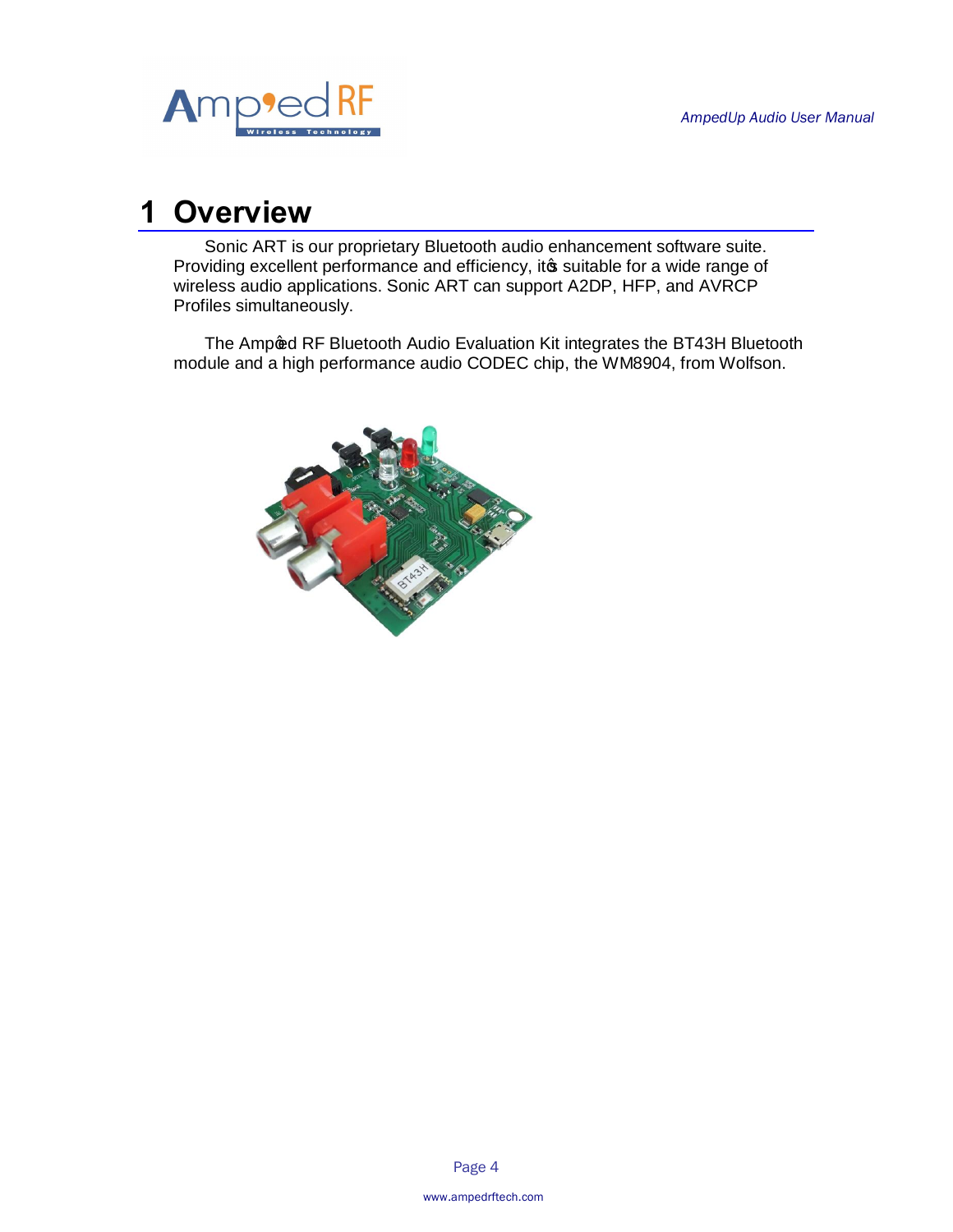

# **2 A2DP Commands**

# **2.1 A2DPConnect**

The A2DPConnect command is used to initiate a connection with the specified A2DP Source. The remote BD address must be specified. Dedicated bond is recommended.

## **2.1.1 Syntax**

AT+AB A2DPConnect [BD Addr]

Where [BD Addr] is the remote A2DP SRC BD Address.

## **2.1.2 Responses**

If the connection is successful, the response is:

AT-AB A2DPConnectPending

AT-AB A2DPConnectionUp

If the connection cannot be completed, the response is:

AT-AB A2DPConnectPending

AT-AB A2DPConnectionDown

AT-AB ConnectionDown

# **2.2 A2DPDisconnect**

The A2DPDisconnectcommand is used to close a connection with the remote A2DP SRC.

## **2.2.1 Syntax**

AT+AB A2DPDisconnect

## **2.2.2 Responses**

If the disconnection is successful, the response is

AT-AB A2DPConnectionDown

AT-AB ConnectionDown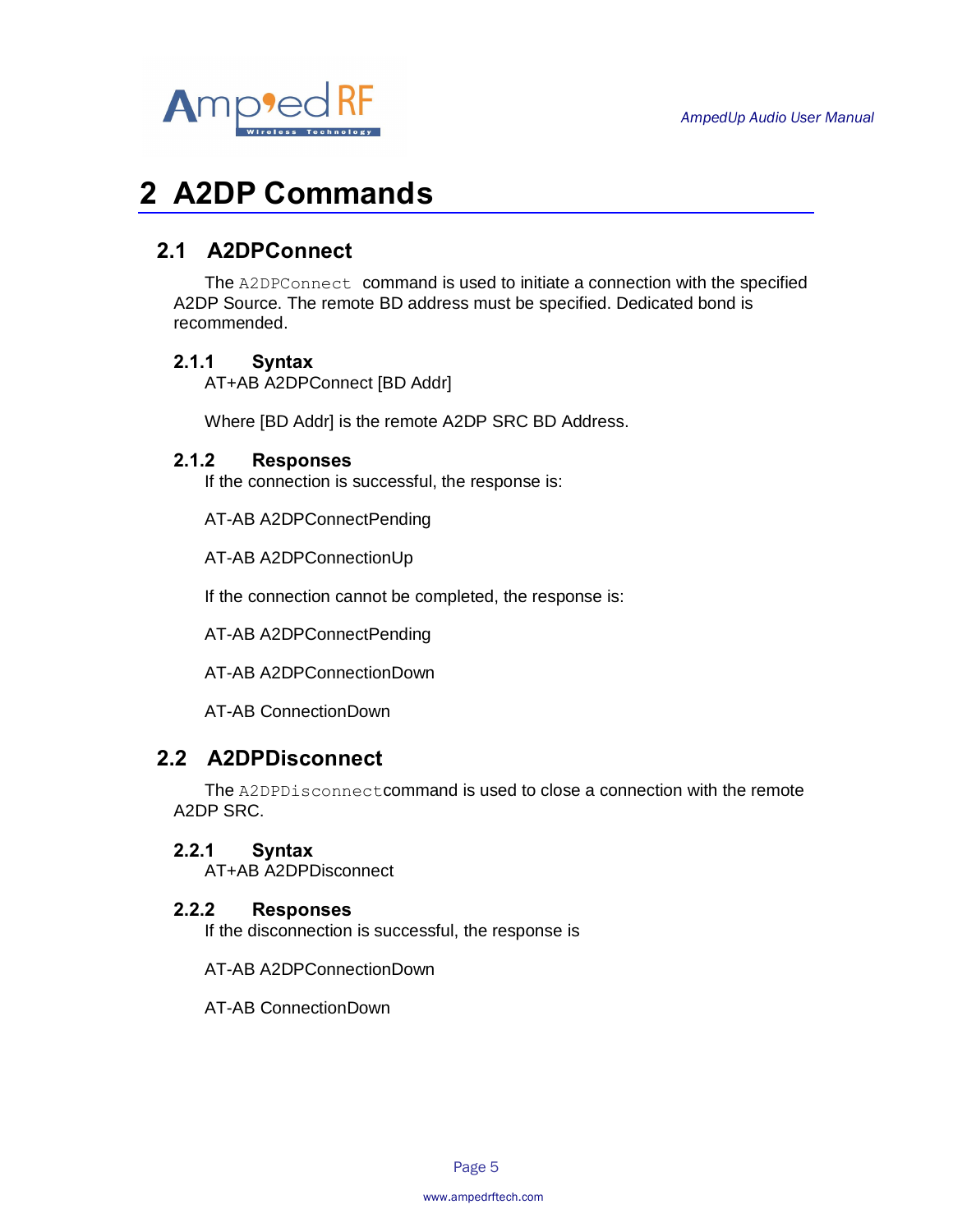

# **3 HFP Commands**

## **3.1 HfpAnswer**

The **HfpAnswer** command is used to answer the incoming call.

## **3.1.1 Syntax**

AT+AB HfpAnswer

Note: Using the HfpAnswer command to answer the call, voice will be transmitted through Bluetooth automatically. Using the phone oputton to answer the phone, a switch-voice may be needed manually (for example the iPhone.)

#### **3.1.2 Responses**

If the command is executed, the response is:

RECEIVE OK

If the command cannot be executed, the response is:

RECEIVE ERROR

# **3.2 HfpHangUp**

The HfpHangUp command is used to terminate a call.

## **3.2.1 Syntax**

AT+AB HfpHangUp

#### **3.2.2 Responses**

If the command is executed, the response is:

RECEIVE OK

If the command cannot be executed, the response is:

RECEIVE ERROR

# **3.3 Dial**

The Dial command is used to dial a call.

## **3.3.1 Syntax**

AT+AB Dial [TELNO];

Example: AT+AB DIAL 10086;

Page 6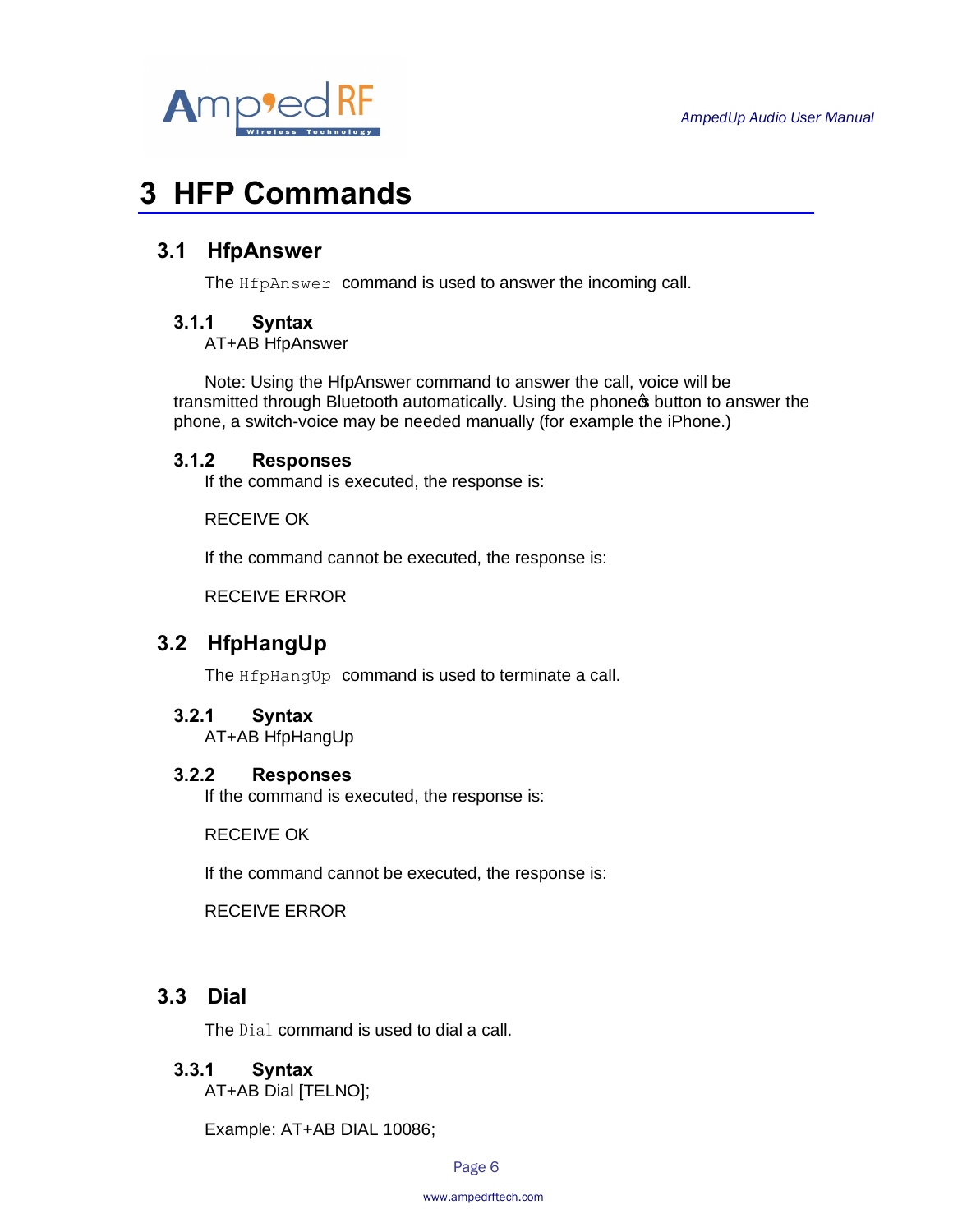

### **3.3.2 Responses**

If the command is executed, the response is:

RECEIVE OK

If the command cannot be executed, the response is:

RECEIVE ERROR

# **3.4 ReDial**

The ReDial command is used to redial the last telephone number.

## **3.4.1 Syntax**

AT+AB ReDial

### **3.4.2 Responses**

If the command is executed, the response is:

RECEIVE OK

If the command cannot be executed, the response is:

RECEIVE ERROR

# **3.5 VoiceDial**

The VoiceDial command is used to initiate a voice dialing.

#### **3.5.1 Syntax**

AT+AB VoiceDial

#### **3.5.2 Responses**

If the command is executed, the response is:

RECEIVE OK

If the command cannot be executed, the response is:

RECEIVE ERROR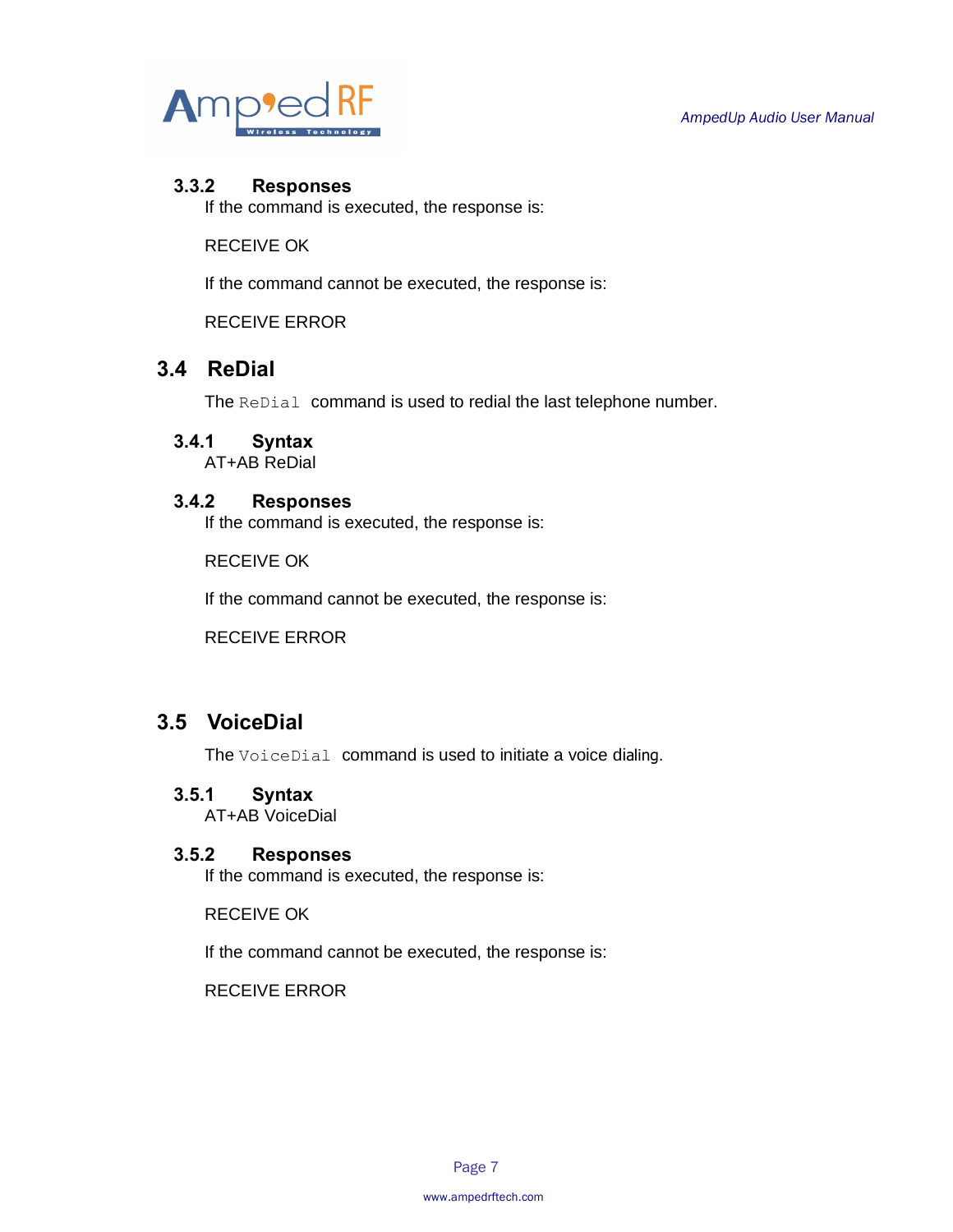

## **3.6 Volume**

The Volume command is used to adjust the volume.

## **3.6.1 Syntax**

AT+AB Volume [volume]

Example: AT+AB Volume 10

Note: The volume can be adjusted from 0 to 15

#### **3.6.2 Responses**

If the command is executed, the response is:

RECEIVE OK

If the command cannot be executed, the response is:

RECEIVE ERROR

# **3.7 TransAT**

Passthrough custom AT commands through HFP.

#### **3.7.1 Syntax**

AT+AB TransAT [AT Command]

Example:

AT+AB TransAT AT+CPBS=?

AT+AB TransAT AT+CPBS?

AT+AB TransAT AT+CPBS=+UTF-8+

AT+AB TransAT AT+CPBR=1,500

AT+AB TransAT AT+CPBR=51,500

#### **3.7.2 Responses**

It & Phone & response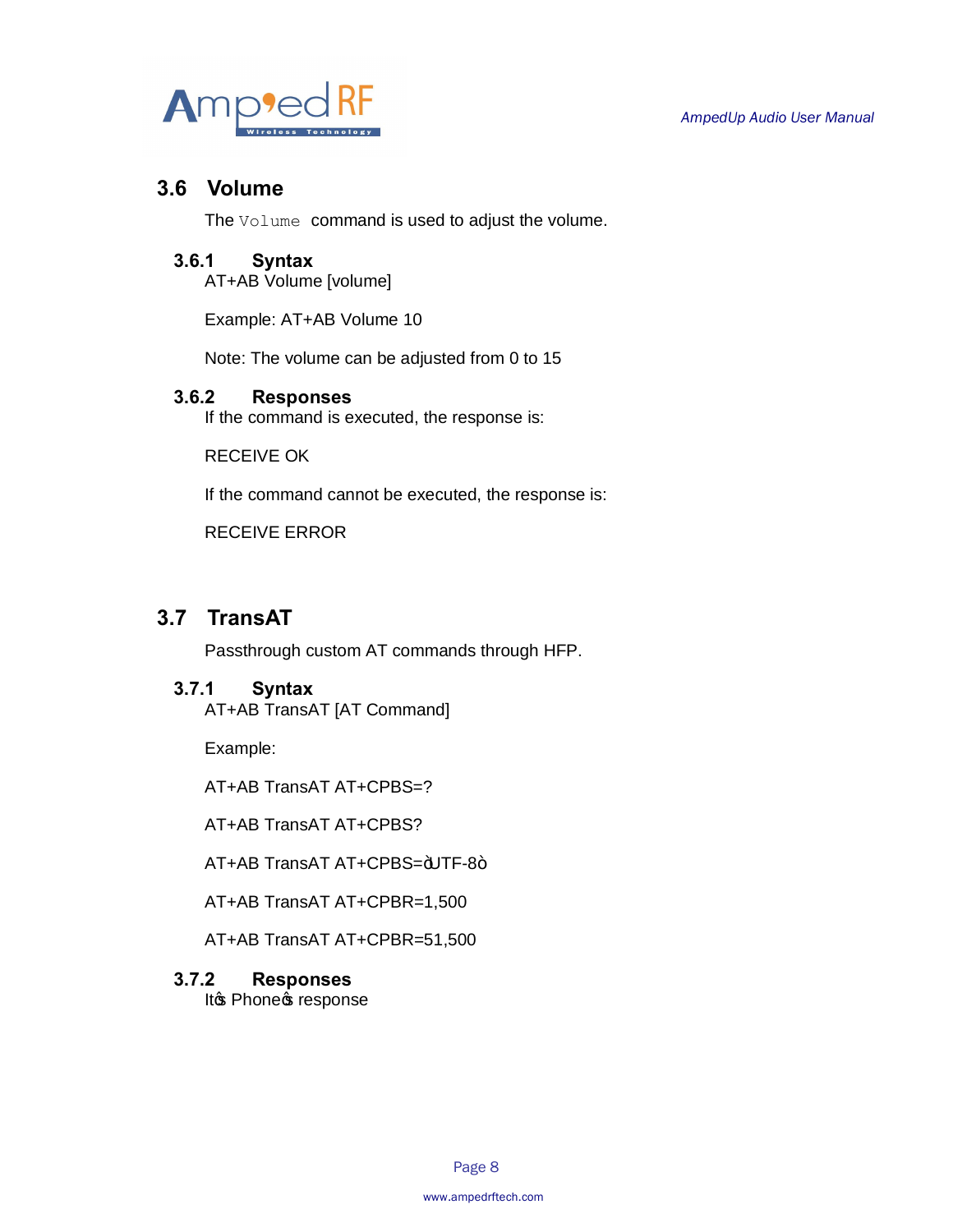

# **4 AVRCP Commands**

# **4.1 AvrcpConnect**

The AvrcpConnect command is used to initiate AVRCP connection.

### **4.1.1 Syntax**

AT+AB AvrcpConnect 0025cf92046c

Note: Generally, the AVRCP connection is initiated by the module. Many phones will not initiate AVRCP connection.

### **4.1.2 Responses**

AT-AB AvrcpConnectionUp

## **4.2 AvrcpDisconnect**

The AvrcpDisconnect command is used to disconnect the AVRCP connection.

#### **4.2.1 Syntax**

AT+AB AvrcpDisconnect

#### **4.2.2 Responses**

AT-AB AvrcpConnectionDown

## **4.3 AvrcpPlay**

The AvrcpPlay command is used to trigger the play button of the player.

#### **4.3.1 Syntax**

AT+AB AvrcpPlay

Note: Before send AvrcpPlay command the player application should be open.

#### **4.3.2 Responses**

AT-AB PassThroughCommandAccepted

## **4.4 AvrcpPause**

The AvrcpPause command is used to trigger the pause button of the player.

#### **4.4.1 Syntax**

AT+AB AvrcpPause

#### **4.4.2 Responses**

AT-AB PassThroughCommandAccepted

Page 9